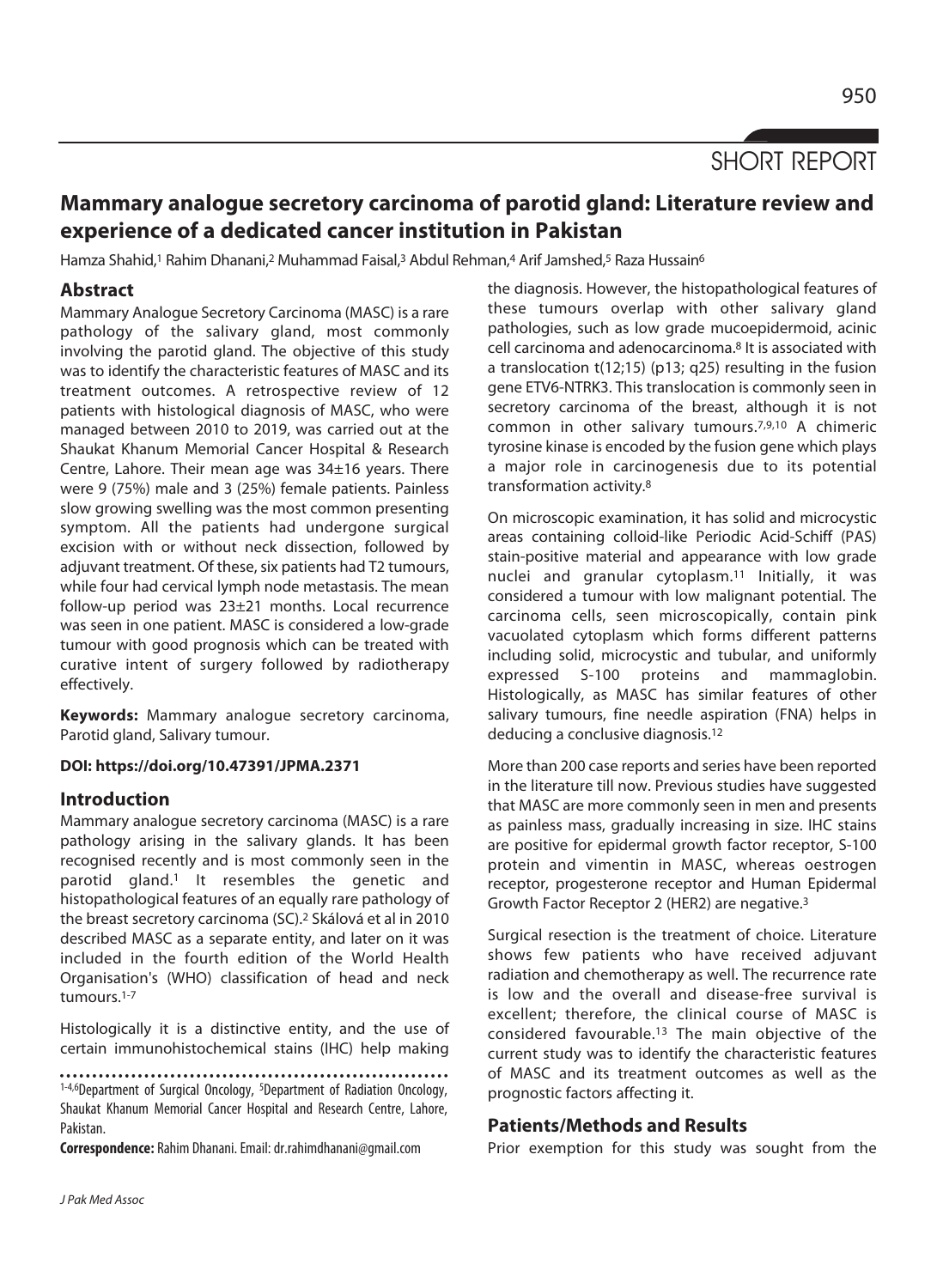| Age / Sex | D <sub>0</sub> S | <b>FNAC</b> | <b>Surgery</b>            | <b>ND</b> | P Stage                       | LN                       | <b>Radiation Gy/Fr</b> |
|-----------|------------------|-------------|---------------------------|-----------|-------------------------------|--------------------------|------------------------|
| 33/M      | 12               | <b>MASC</b> | Total parotidectomy       | No        | T <sub>2</sub> N <sub>x</sub> | $\overline{\phantom{0}}$ | 55/20                  |
| 33/M      | 36               | ADC         | Total parotidectomy       | Yes       | T3N2b                         | 11                       | 60/30                  |
| 37/F      | 12               | <b>MASC</b> | Total parotidectomy       | No        | T2Nx                          | $\overline{\phantom{a}}$ | 50/20                  |
| 38/M      | 6                | <b>MASC</b> | Total parotidectomy       | No        | T <sub>2</sub> N <sub>x</sub> | $\overline{\phantom{0}}$ | 50/20                  |
| 26/M      | NA               | <b>MASC</b> | Total parotidectomy       | Yes       | <b>T2N1</b>                   | 01                       | 50/20                  |
| 36/F      | 24               | <b>MASC</b> | Total parotidectomy       | Yes       | <b>T3N1</b>                   | 01                       | 55/20                  |
| 20/F      |                  | <b>MASC</b> | Total parotidectomy       | Yes       | T2N0                          | $\overline{\phantom{0}}$ | 60/30                  |
| 21/M      | 24               | AciCC       | Total parotidectomy       | Yes       | T2N0                          |                          | 60/30                  |
| 24/M      | 24               | <b>ADcC</b> | Total parotidectomy       | No        | T <sub>4</sub> N <sub>x</sub> | $\overline{\phantom{0}}$ | 60/30                  |
| 23/M      | 36               | <b>MASC</b> | Superficial parotidectomy | No        | T <sub>1</sub> N <sub>x</sub> | $\overline{\phantom{0}}$ | 50/20                  |
| 49/M      | 3                | <b>MASC</b> | Total parotidectomy       | Yes       | pT3N2b                        | 16                       | 60/30                  |
| 78/M      | 6                | <b>MASC</b> | Total parotidectomy       | Yes       | pT2N0                         | $\overline{\phantom{a}}$ | 50/20                  |

**Table-1:** Characteristic features and clinical data of patients with MASC.

DOS: Duration of symptoms, FNAC: Fine needle aspiration cytology, ND: Neck dissection, LN: Lymph node, PN: Perineural, LV: Lymphovascular, Gy: Grays, Fr: Fractions, M: Male, F: Female, MASC: Mammary analogue secretory carcinoma, ADC: Adenocarcinoma, ADcC: Adenoid cystic carcinoma, AciCC: Acinic cell carcinoma.

Institutional Review Board (IRB) and data was collected in October, 2020. Twelve patients with histological diagnosis of MASC from 2010 to 2019 were retrospectively analysed. All patients with histologically



**Figure-1:** Haematoxylin and eosin-stained slides showing an invasive neoplasm composed of large cells with abundant cytoplasm, small nuclei arranged in solid and microcytic growth pattern at 4x (A), 10x (B) and 40x (C) magnification.

proven diagnosis of MASC arising from the Parotid gland being treated with curative or palliative intent at Shaukat Khanum Memorial Cancer Hospital & Research Centre, Lahore, were included in the study. Patients with distant metastasis, incomplete treatment, who were lost to follow-up or with incomplete data were excluded.

The patients' clinical data was analysed for age, sex, duration of symptoms, associated neurological deficit, TNM staging, fine needle aspiration cytology (FNAC), type of surgery, recurrences and follow-up period. All patients had undergone surgery followed by radiotherapy for close or involved margins, lymph node metastasis or advanced clinical stage.

Table-1 summarises the characteristic and clinical features of the patients included in the study. Twelve patients were identified with the final diagnosis of MASC of the parotid gland from 2010 to 2019. The patients were between 20 to 78 years of age at the time of diagnosis with the mean age being 34±16 years. There were 9 (75%) male patients as compared to 3 (25%) female patients. All 12 (100%) patients presented with slow growing painless swelling of the parotid gland, while 3 (25%) patients complained of occasional pain at the site of swelling. Only 1 (8.3%) patient presented with facial nerve weakness at the time of presentation.

Pre-operative work up was performed in all the patients which included radiological imaging and FNAC. FNAC revealed MASC in majority of the patients. Adenoid cystic carcinoma, Adenocarcinoma, and Acinic cell carcinoma were reported in one patient each.

The treatment modality selected for all patients was surgery, followed by radiotherapy. Superficial parotidectomy was done in one patient as MASC was confined to superficial lobe, while eleven patients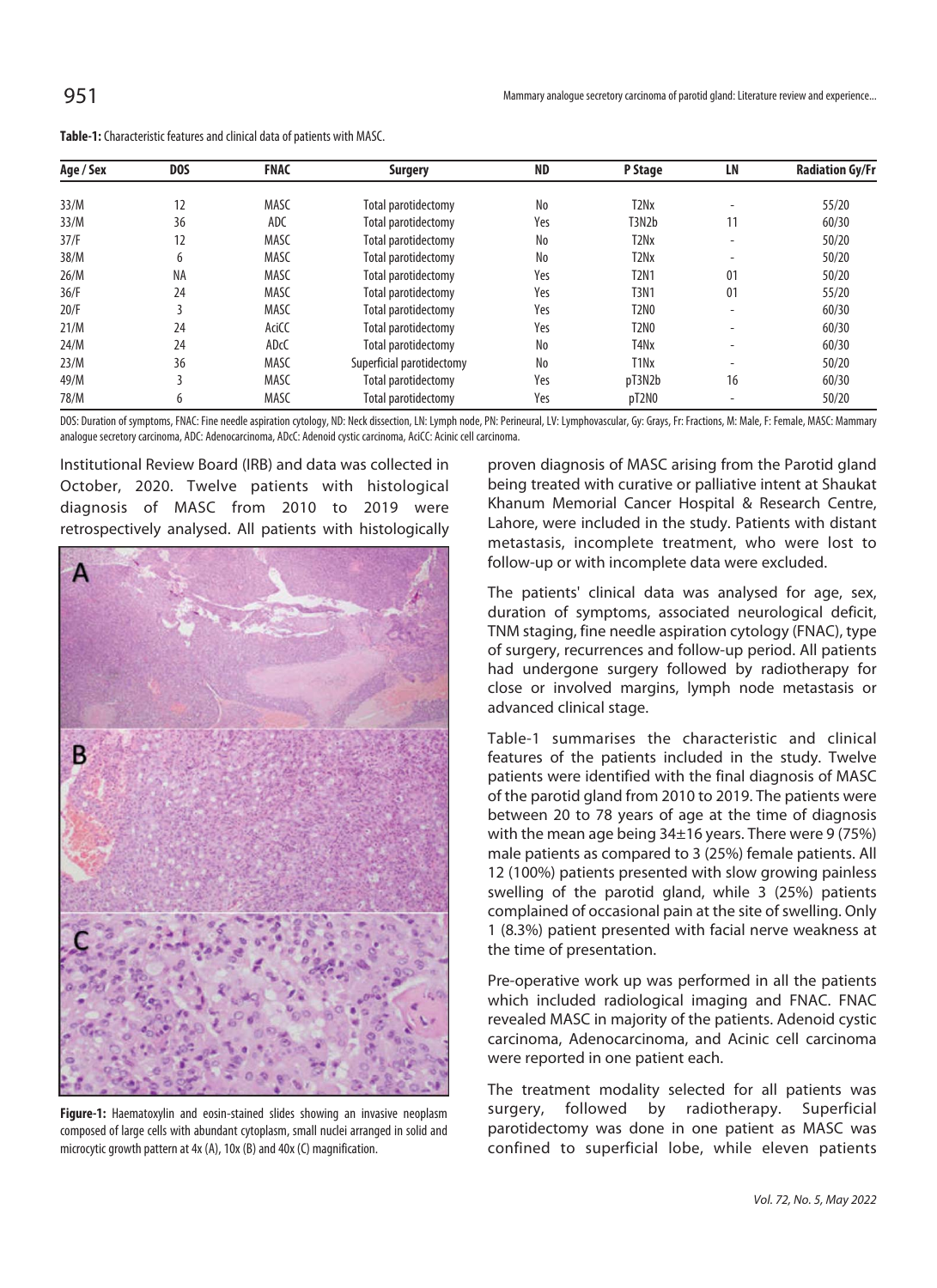

**Figure-2:** Immunohistochemical stained slides negative for p40 (A) and showing adequate cytoplasmic staining for Mammaglobin (B) and strong nuclear expression with GATA3 (C).

underwent total parotidectomy. Neck dissections were performed on seven patients, out of which level I - III and level II-V were done in one patient each, level II - IV neck dissections were performed in the remaining patients. Five patients had mild temporary facial nerve weakness postoperatively. Postoperative radiotherapy was given to all patients with curative intent except for one patient who was treated with palliative intent.

The mean size of the tumour was 2.63±1.66cm. The Eighth edition staging system of the American Joint Committee for Cancer (AJCC)14 was used to stage the disease. Six patients had T2 tumours followed by size T3 tumour in 4 patients. Four patients were reported to have cervical lymph node metastasis, 2 patients had N2b disease, whereas 2 patients had N1 disease. Overall, stage II disease was seen more commonly in our patients. Half of the patients had surgically positive margins on final histopathology. Lymphovascular invasion was reported in 2 patients, whereas perineural invasion was reported in 1 patient.

All the patients were classified as low-grade carcinoma except for two who were graded as high-grade carcinoma. Extracapsular spread was not identified on any of the final histopathology specimen. Histologically, the tumours showed large cells with abundant cytoplasm, small nuclei arranged in solid and microcystic growth pattern (Figure-1). The tumour's cells were negative for p40 stain and showed adequate cytoplasmic staining for Mammaglobin and strong expression with GATA immunohistochemical stain (Figure-2).

All the patients included in the study were followed-up postoperatively. The follow-up period ranged from 12 to 78 months with the mean of 23±21 months. Recurrence was seen in one patient at 48 months in the local parotid region and salvage surgery with wide local excision was done.

#### **Conclusion**

The study showed MASC is a low grade salivary gland tumor treated effectively with surgery followed by radiotherapy. The risk of cervical and distant metastasis is low with an excellent overall and disease free survivall.

**Disclaimer:** None to declare.

**Conflict of Interest:** None to declare.

**Funding Disclosure:** None to declare.

#### **References**

- 1. Bissinger O, Götz C, Kolk A, Bier HA, Agaimy A, Frenzel H, et al. Mammary analogue secretory carcinoma of salivary glands: diagnostic pitfall with distinct immunohistochemical profile and molecular features. Rare Tumors 2017; 9: 7162.
- 2. Boon E, Valstar MH, van der Graaf WTA, Bloemena E, Willems SM, Meeuwis CA, et al. Clinicopathological characteristics and outcome of 31 patients with ETV6-NTRK3 fusion gene confirmed (mammary analogue) secretory carcinoma of salivary glands. Oral Oncol 2018; 82: 29-33.
- 3. Hindocha N, Wilson MH, Pring M, Hughes CW, Thomas S. Mammary analogue secretory carcinoma of the salivary glands: a diagnostic dilemma. Br J Oral Maxillofacial Surg 2017; 55: 290-2.
- 4. Jin S, Ma H, He Y. Preservation of Facial Nerve With Adjuvant Radiotherapy for Recurrent Mammary Analogue Secretory Carcinoma of Parotid Gland. J Craniofac Surg 2016; 27: e364-6.
- 5. Khalele BA. Systematic review of mammary analog secretory carcinoma of salivary glands at 7 years after description. Head Neck 2017; 39: 1243-8.
- 6. Oza N, Sanghvi K, Shet T, Patil A, Menon S, Ramadwar M, et al. Mammary analogue secretory carcinoma of parotid: Is preoperative cytological diagnosis possible? Diagn Cytopathol 2016; 44: 519-25.
- 7. Skálová A, Vanecek T, Sima R, Laco J, Weinreb I, Perez-Ordonez B, et al. Mammary analogue secretory carcinoma of salivary glands, containing the ETV6-NTRK3 fusion gene: a hitherto undescribed salivary gland tumor entity. Am J Surg Pathol 2010; 34: 599-608.
- 8. Tokuzen N, Goda H, Nakashiro K. Locally advanced mammary analogue secretory carcinoma of the parotid gland. Int J Oral